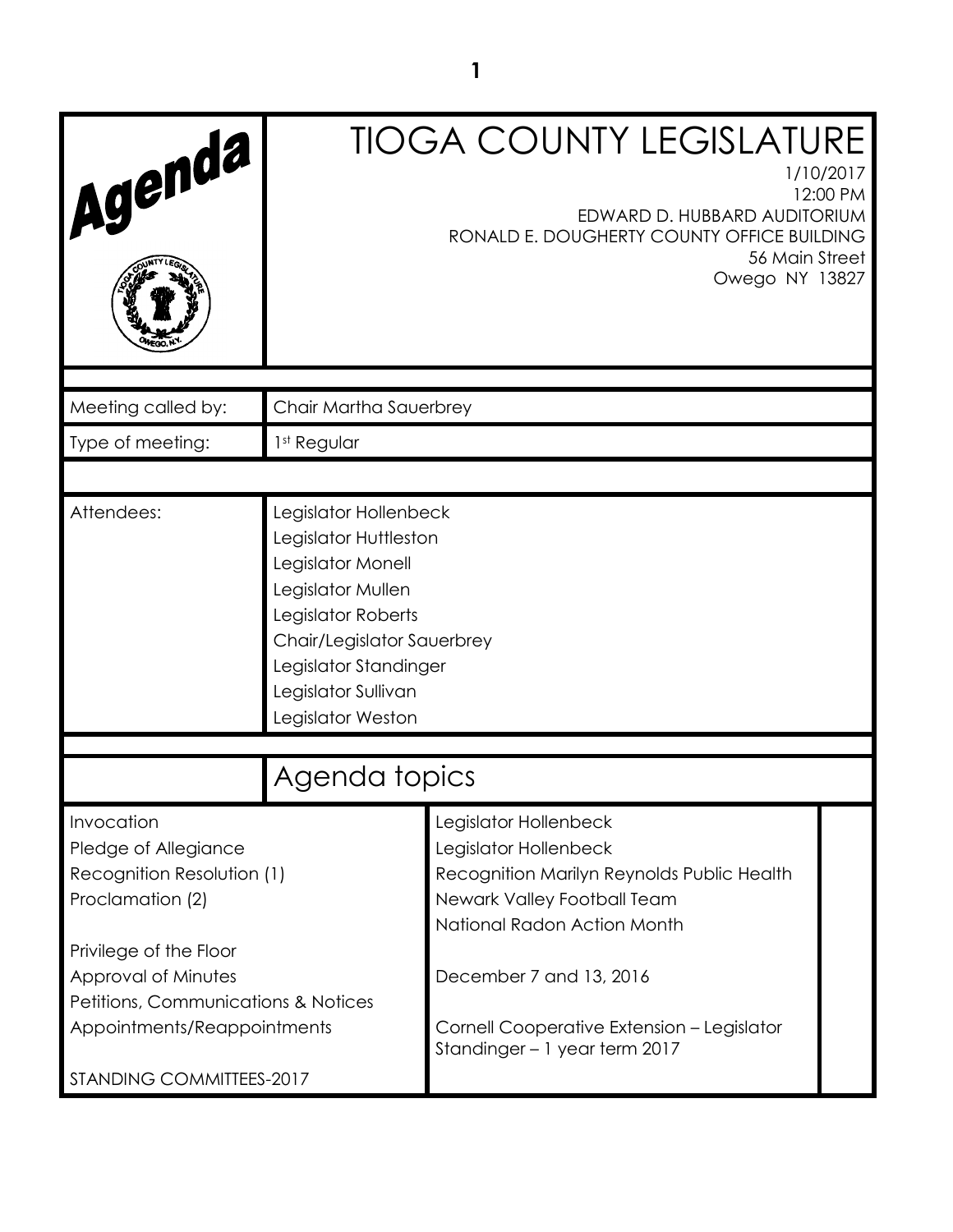| <b>Reports Standing/Special Committees</b> |                                                                                                                                                                                                                                                                                                                                                                                                                                                                                                                                                                                                                                                                                                                                                                                                                                                                                                                                                                                             |
|--------------------------------------------|---------------------------------------------------------------------------------------------------------------------------------------------------------------------------------------------------------------------------------------------------------------------------------------------------------------------------------------------------------------------------------------------------------------------------------------------------------------------------------------------------------------------------------------------------------------------------------------------------------------------------------------------------------------------------------------------------------------------------------------------------------------------------------------------------------------------------------------------------------------------------------------------------------------------------------------------------------------------------------------------|
| <b>RESOLUTIONS:</b>                        | 1. Authorization to enter into an agreement with Taylor<br>Garbage to accept household electronic waste from<br><b>Tioga County residents</b><br>2. Re-Appoint Member to the Tioga County Planning Board<br>3. Re-Appoint Member to the Tioga County Planning Board<br>4. Appoint Member to the Tioga County Industrial<br>Development Agency (TCIDA)<br>5. Award Bid for Emergency Gaseous Power Generator<br>6. Award Bid for Radio Communication Tower (Candor<br>Tower)<br>7. Award Design Services to Delta Engineers for Diamond<br>Valley Road BIN 2219010<br>8. Award Design Services to Delta Engineers for Diamond<br>Valley Road BIN 3335540<br>9. Amend Budget and Transfer Funds Public Works<br>10. Authorization to Renew Contract with Trane to service<br>chillers at PSB and HHS<br>11. Authorizing the Implementation and Funding in the first<br>instance 100% of the Federal Aid and State "Marchiselli"<br>Program-Aid eligible costs of a transportation Federal-Aid |
|                                            | Project and appropriating funds<br>12. Amend Budget Public Works                                                                                                                                                                                                                                                                                                                                                                                                                                                                                                                                                                                                                                                                                                                                                                                                                                                                                                                            |
|                                            | 13. Erroneous Assessment Town of Candor                                                                                                                                                                                                                                                                                                                                                                                                                                                                                                                                                                                                                                                                                                                                                                                                                                                                                                                                                     |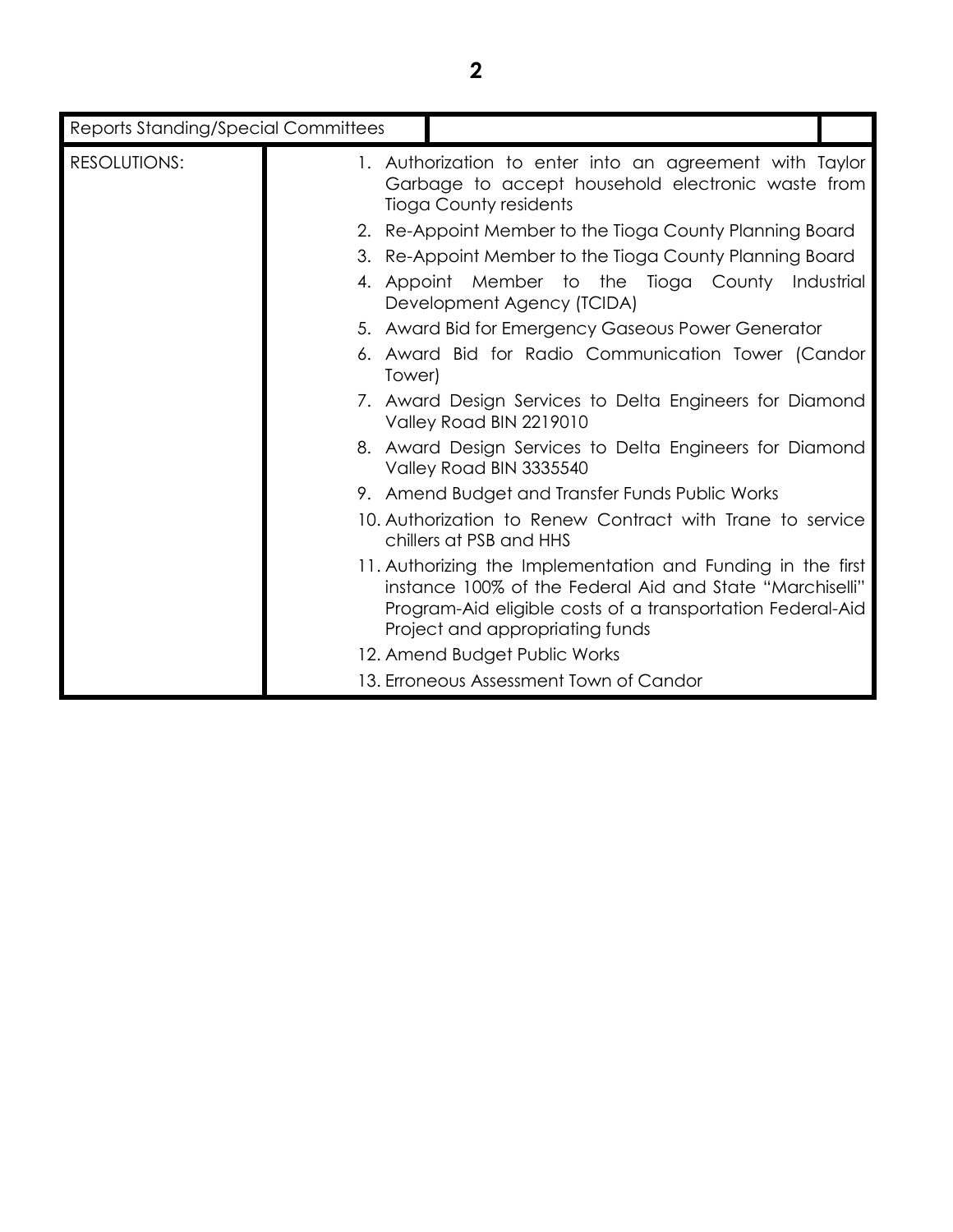REFERRED TO HEALTH & HUMAN SERVICES COMMITTEE

RESOLUTION NO. -17 RECOGNITION OF MARILYN REYNOLDS' 17 YEARS OF DEDICATED SERVICE TO THE TIOGA COUNTY PUBLIC HEALTH DEPARTMENT

WHEREAS: Marilyn Reynolds was appointed to the position of Supervising Public Health Nurse on December 6, 1999, in the Tioga County Public Health Department; the position she still holds; and

WHEREAS: In 2009 Marilyn was honored as the Public Health Team Member of the Quarter by her peers in Public Health; and

WHEREAS: In March of 2016, Marilyn was included in the New York State 'Public Health Works!' Honor Roll, which is a significant recognition from the New York State Department of Health; and

WHEREAS: Marilyn has worked tirelessly for the benefit of the citizens of this county, particularly in the areas of preventing lead poisoning in children and the importance of infant and adult immunizations; and

WHEREAS: Marilyn Reynolds has been extremely dedicated, loyal and professional in the performance of her duties and responsibilities during her 17 years in the Public Health Department. She has earned the respect of her colleagues and peers throughout Tioga County, as well as within the New York State Department of Health; and

WHEREAS: Mrs. Reynolds will retire on January 28, 2017; therefore be it

RESOLVED: That the Tioga County Legislature, on its own behalf, as well as on behalf of the citizens of Tioga County, express sincere gratitude to Marilyn Reynolds for her over 17 years of dedicated and loyal service to the residents of Tioga County; and be it further

RESOLVED: That this resolution be spread upon the minutes of this meeting and a certified copy be presented to this outstanding employee, Marilyn Reynolds.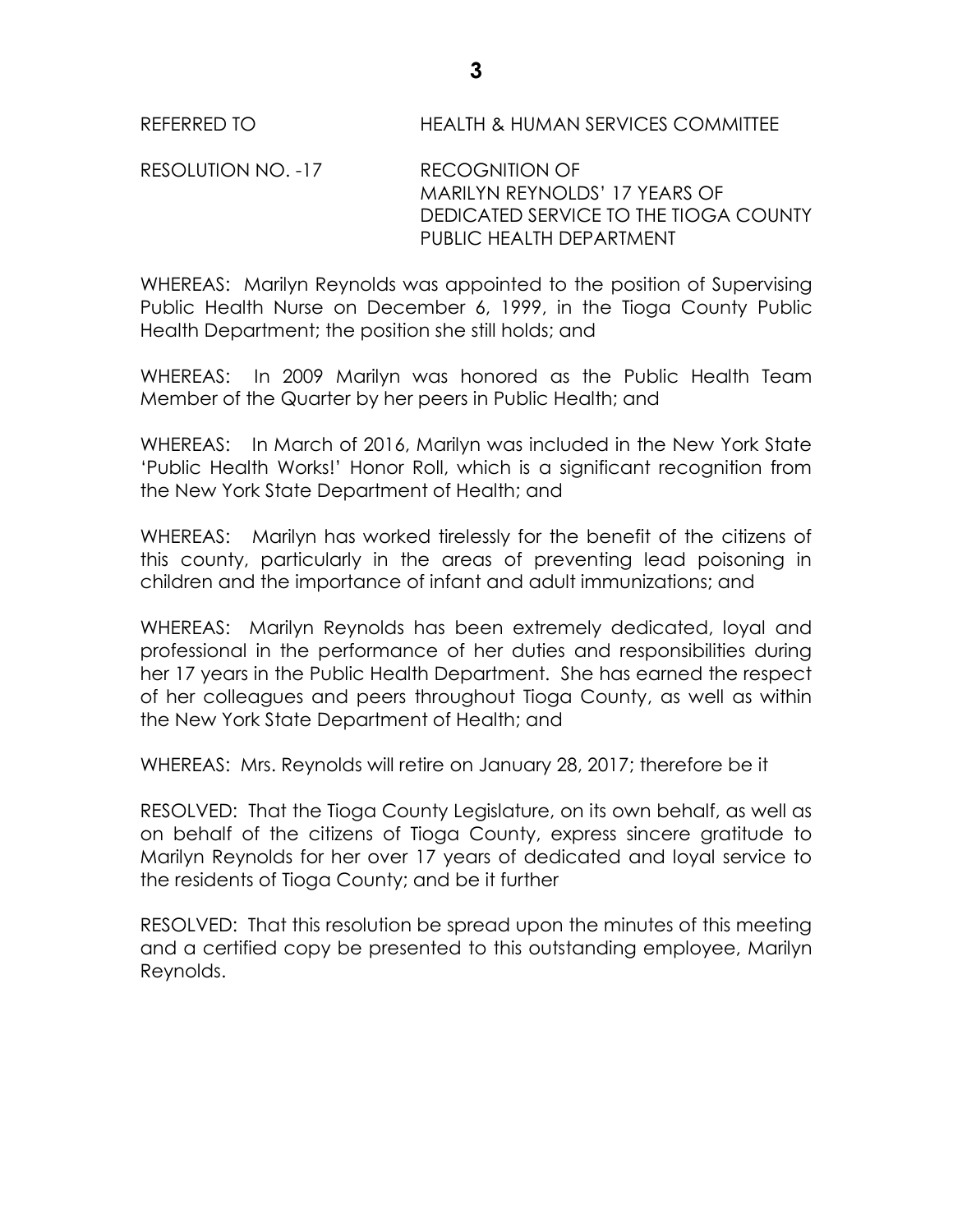#### PROCLAMATION

WHEREAS: The Tioga County Legislature is extremely proud of all School Districts and appreciate the value that schools bring to our communities; and

WHEREAS: The Legislature is equally proud of our young people and recognize the students that participate in programs that build character through extracurricular activities and specifically sporting events; and

WHEREAS: Student-athletes can establish a strong foundation upon which they can go on to lead extraordinary lives; and

WHEREAS: The Tioga County Legislature would like to congratulate and applaud the accomplishments of the Newark Valley Football team as they won their first Class C State Championship on Friday, November 25, 2016 at the Carrier Dome in Syracuse against Ogdensburg, 39 – 34; and

WHEREAS: The Newark Valley Football Team members are: Tyler Beebe, Jake Payne, Chad Wright, Dakota Frank, David Crow, Brett Stewart, Aj Coleman, Damon Rosalez, Colin Hills, Codi Boda, Justin Shutts, Ryan Crispell, Shawn Key, Justin Post, Quartus Steika, Patrick Stewart, Thomas Davey, Shayne Bickham, Hunter Hoffmier, Derek Short, Trevor Gerdus, Cody Hatton, Mike Walburn, Lane Carrier, Hendrix Welfel, Dale Folejewski, Jesse Brito, Trentyn Rupert, Evan Engelhard, Aaron Gorsline, Darin Walker. This football team was lead to victory under the leadership of: Head Coach Brian Sherwood; now therefore

THE TIOGA COUNTY LEGISLATURE does hereby recognize and commend the Newark Valley Football Team for its accomplishments of winning the First Class C State Championship, Go Cardinals!!!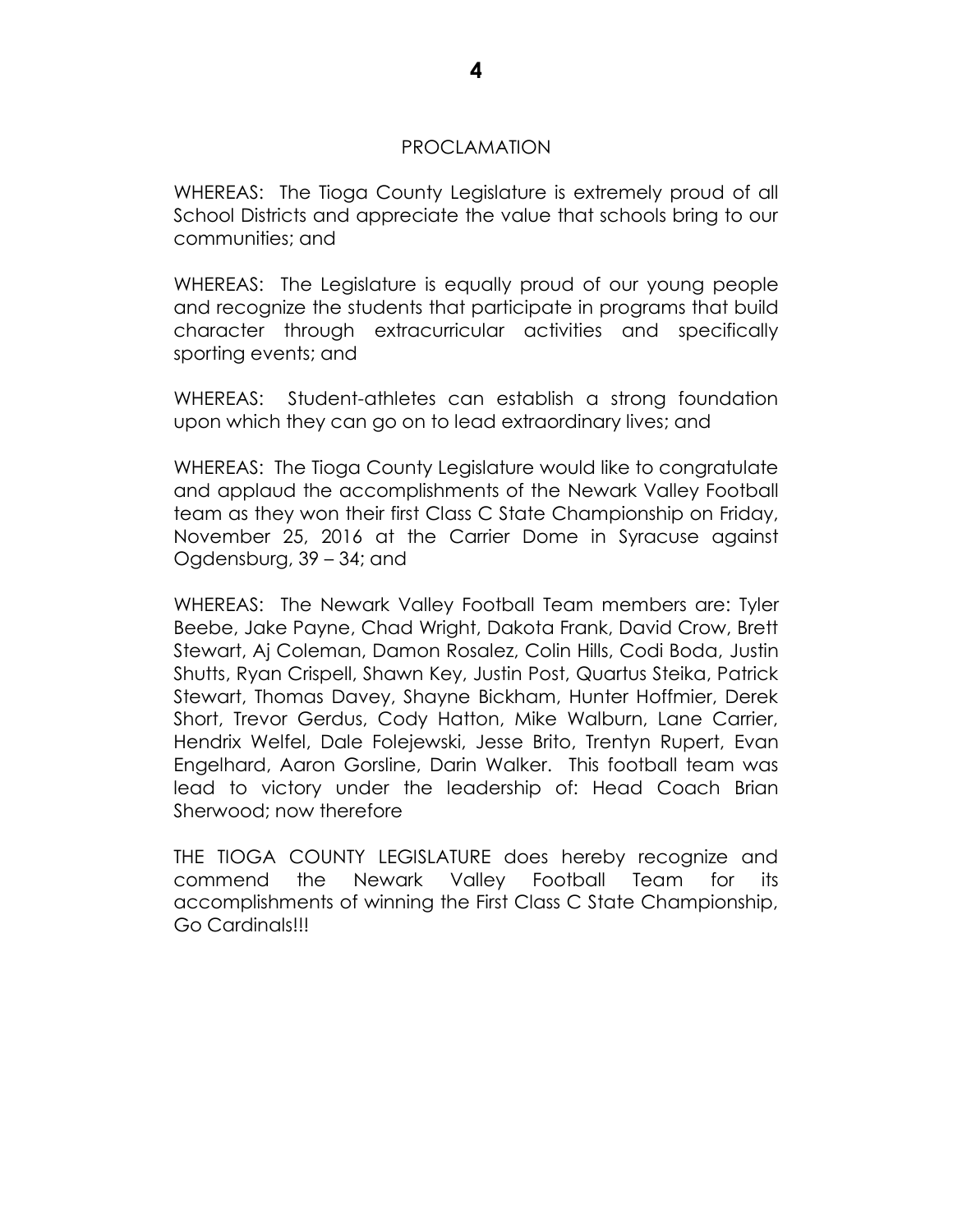# **County of Tioga EXECUTIVE PROCLAMATION**

WHEREAS: Radon is the leading cause of lung cancer deaths among nonsmokers in America and claims the lives of about 21,000 Americans each year; and

WHEREAS: You can't see, smell or taste radon, but it could be present at a dangerous level in your home; and

WHEREAS: Radon is constantly being generated by the radium in rocks, soil, water and materials derived from rocks and soils, such as certain building materials; and

WHEREAS: The Environmental Protection Agency (EPA) and the U.S. Surgeon General urge all Americans to protect their health by testing their homes, schools and other buildings for radon; and

WHEREAS: Exposure to radon is a preventable health risk and testing radon levels in your home can help prevent unnecessary exposure; and

WHEREAS: Radon can get into buildings by cracks in solid floors and walls, construction joints, gaps in suspended floors, gaps around service pipes, cavities inside walls or the water supply; and

WHEREAS: For more information on radon, call the New York State Department of Health at 518-402-7556 or email [radon@health.ny.gov;](mailto:radon@health.ny.gov) therefore be it

RESOLVED: That the TIOGA COUNTY LEGISLATURE, County of Tioga, does hereby proclaim the month of January 2017 as:

#### NATIONAL RADON ACTION MONTH

and urges all residents to take steps to educate themselves, their families, and the community about the importance of radon testing.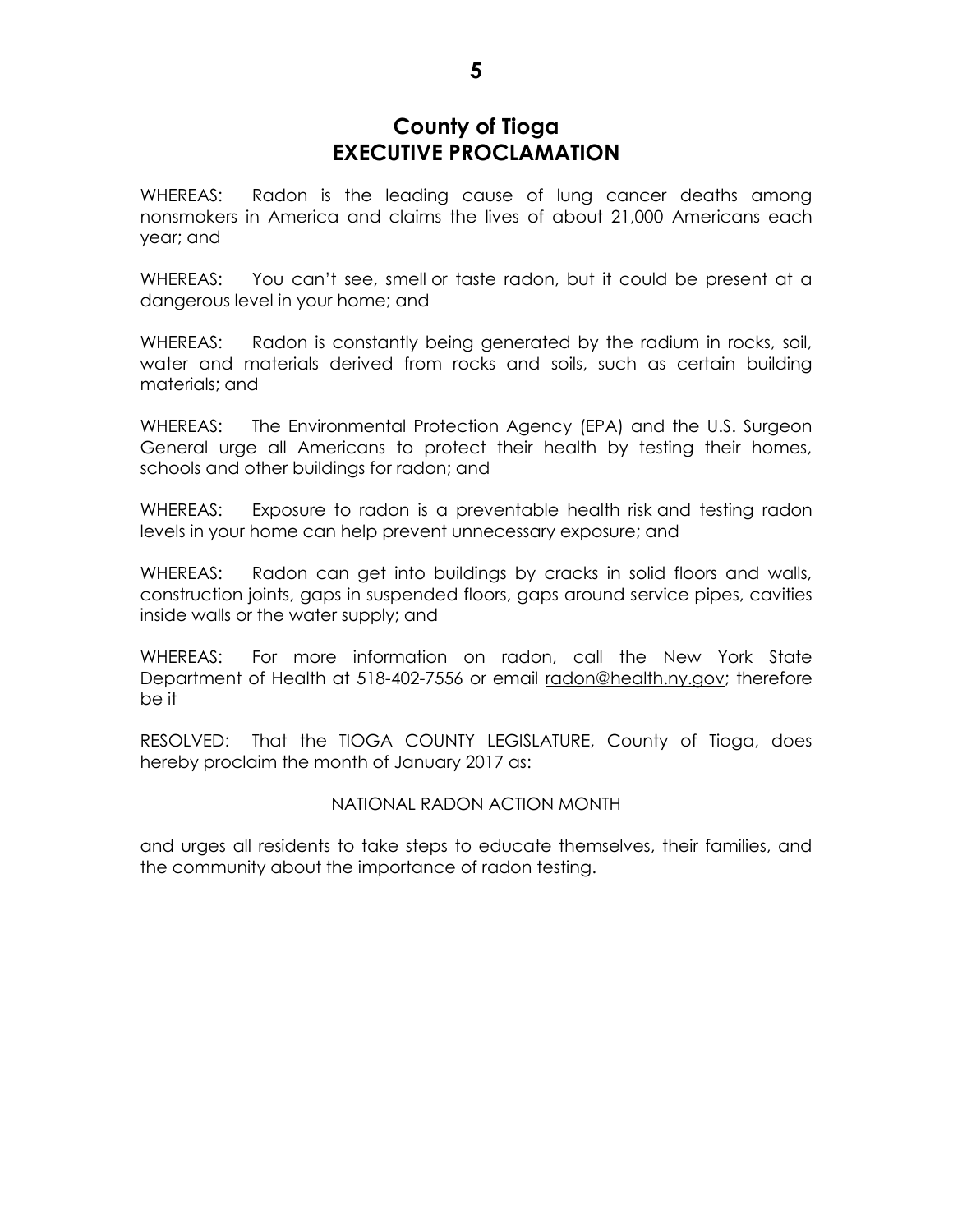# *STANDING COMMITTEES OF THE COUNTY LEGISLATURE OF THE COUNTY OF TIOGA FOR 2017*

|                                                                                   | Chairman          |                   |                   |            |
|-----------------------------------------------------------------------------------|-------------------|-------------------|-------------------|------------|
| 1. County Clerk,<br><b>Historian, Real Property</b><br><b>Veterans/Elections,</b> | <b>Huttleston</b> | Sullivan          | Mullen            | Standinger |
| 2. Economic Development/<br><b>Planning/Tourism/</b><br><b>Agriculture</b>        | Weston            | <b>Roberts</b>    | <b>Hollenbeck</b> | Mullen     |
| 3. Finance/Legal & Safety                                                         | <b>Monell</b>     | All Legislators   |                   |            |
| 4. Information Technology                                                         | Sullivan          | Roberts           | Monell            | Huttleston |
| 5. Legislative<br>Worksessions/Legislative support                                | Sauerbrey         | All Legislators   |                   |            |
| 6. Health & Human Services                                                        | Standinger        | Sullivan          | Mullen            | Monell     |
| 7. Public Safety/ Probation & DWI                                                 | Mullen            | <b>Hollenbeck</b> | Weston            | Standinger |
| <b>8. Public Works/ Capital Projects</b>                                          | <b>Roberts</b>    | Sullivan          | Huttleston        | Weston     |
| 9.Personnel/ADA                                                                   | <b>Hollenbeck</b> | Monell            | Weston            | Standinger |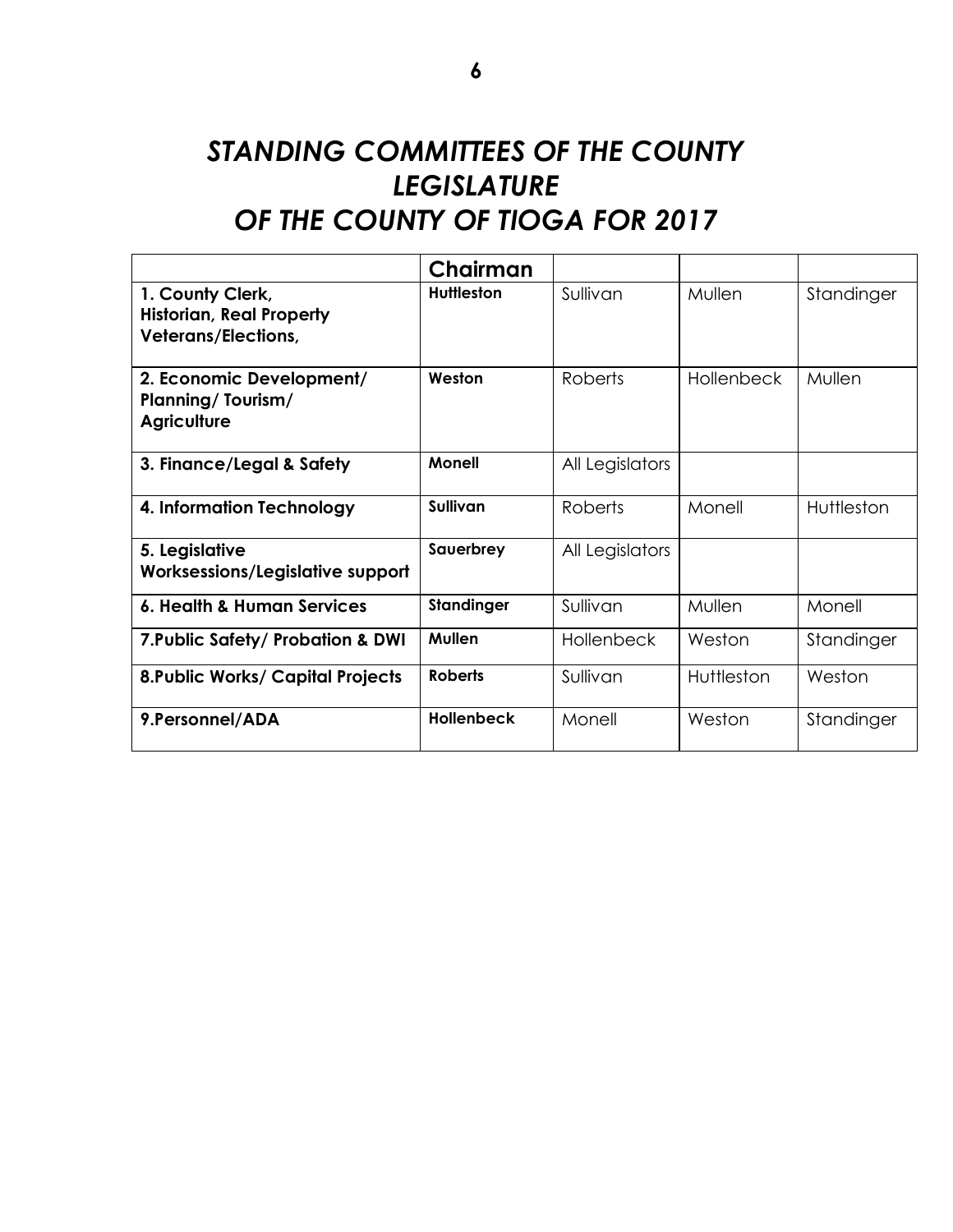#### RESOLUTION NO. -17 AUTHORIZATION TO ENTER INTO AN AGREEMENT WITH TAYLOR GARBAGE TO ACCEPT HOUSEHOLD ELECTRONIC WASTE FROM TIOGA COUNTY RESIDENTS

WHEREAS: In January of 2015, New York State banned consumers from disposing of certain types of electronic waste in landfills, waste-to-energy facilities, in the trash, or at curbside for trash pickup; and

WHEREAS: Due to this ban, Taylor Garbage stopped accepting electronic waste for recycling at their transfer station in Owego; and

WHEREAS: The Department of Solid Waste has an electronic waste recycling outlet for residents through their Household Hazardous Waste program; however, residents must transport the waste to the Broome County Landfill; and

WHEREAS: The Department of Solid Waste would like to enter into an agreement with Taylor Garbage where Tioga County residents can drop off their electronic waste; and

WHEREAS: The Department of Solid Waste will pay for the recycling costs for household electronic waste brought to Taylor Garbage's transfer station located at 352 Glen Mary Drive, Owego, NY; therefore be it

RESOLVED: That the Tioga County Legislature authorizes an agreement between Tioga County and Taylor Garbage for electronic waste; and be it further

RESOLVED: That the Tioga County Legislature authorizes and directs the Chair or their designee to sign the said agreement upon its approval by the County Attorney.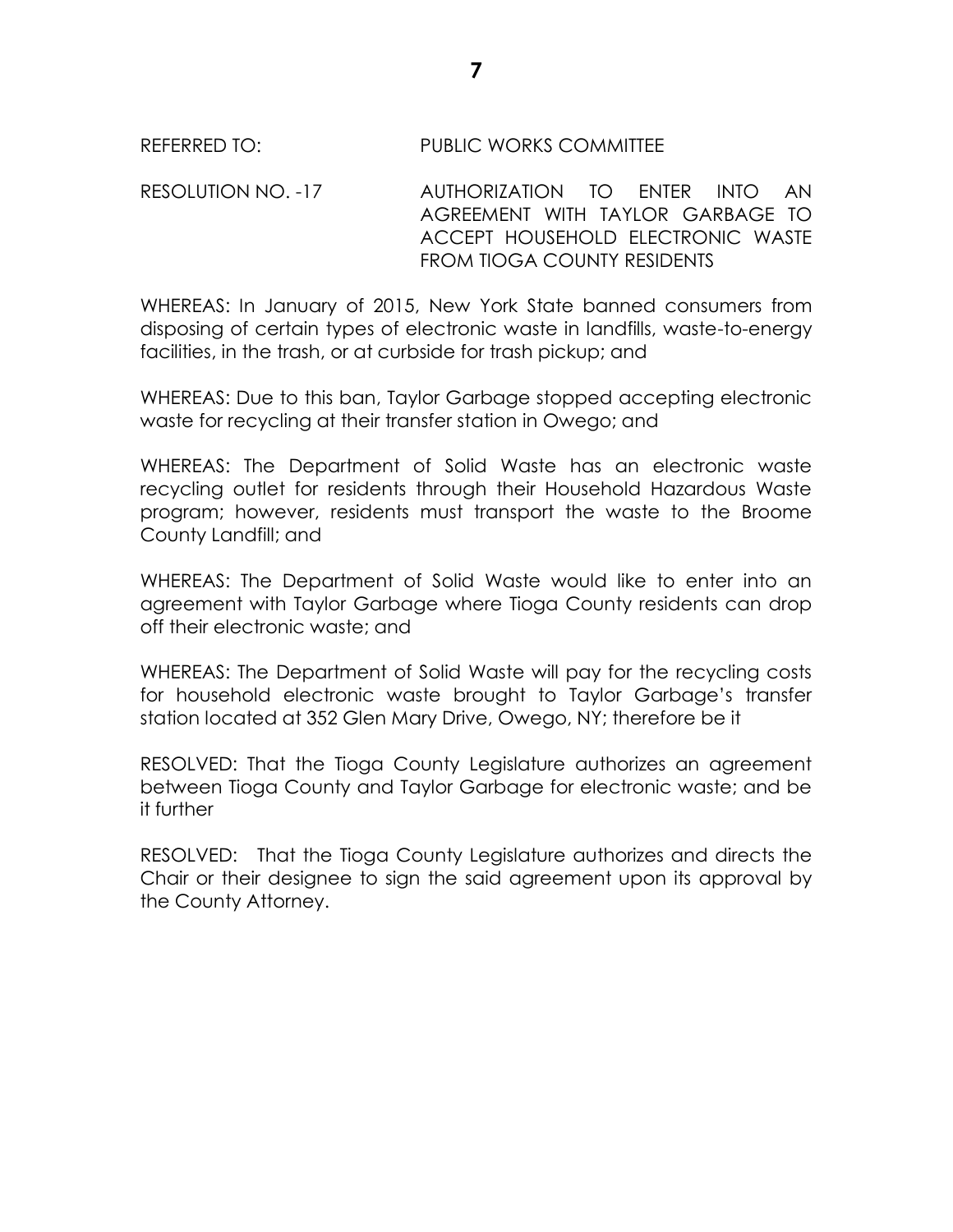### REFERRED TO: ED&P COMMITTEE

RESOLUTION NO. -17 RE-APPOINT MEMBER TO THE TIOGA COUNTY PLANNING BOARD

WHEREAS: Doug Chrzanowski's position on the Tioga County Planning Board representing the Town of Tioga expired on 12/31/2016; and

WHEREAS: The Tioga Town Board has nominated Doug Chrzanowski to serve another three-year term as their representative, and he is willing and able to do so; therefore be it

RESOLVED: That the Tioga County Legislature hereby reappoints Doug Chrzanowski to the Tioga County Planning Board for another three-year term of 1/1/2017 – 12/31/19.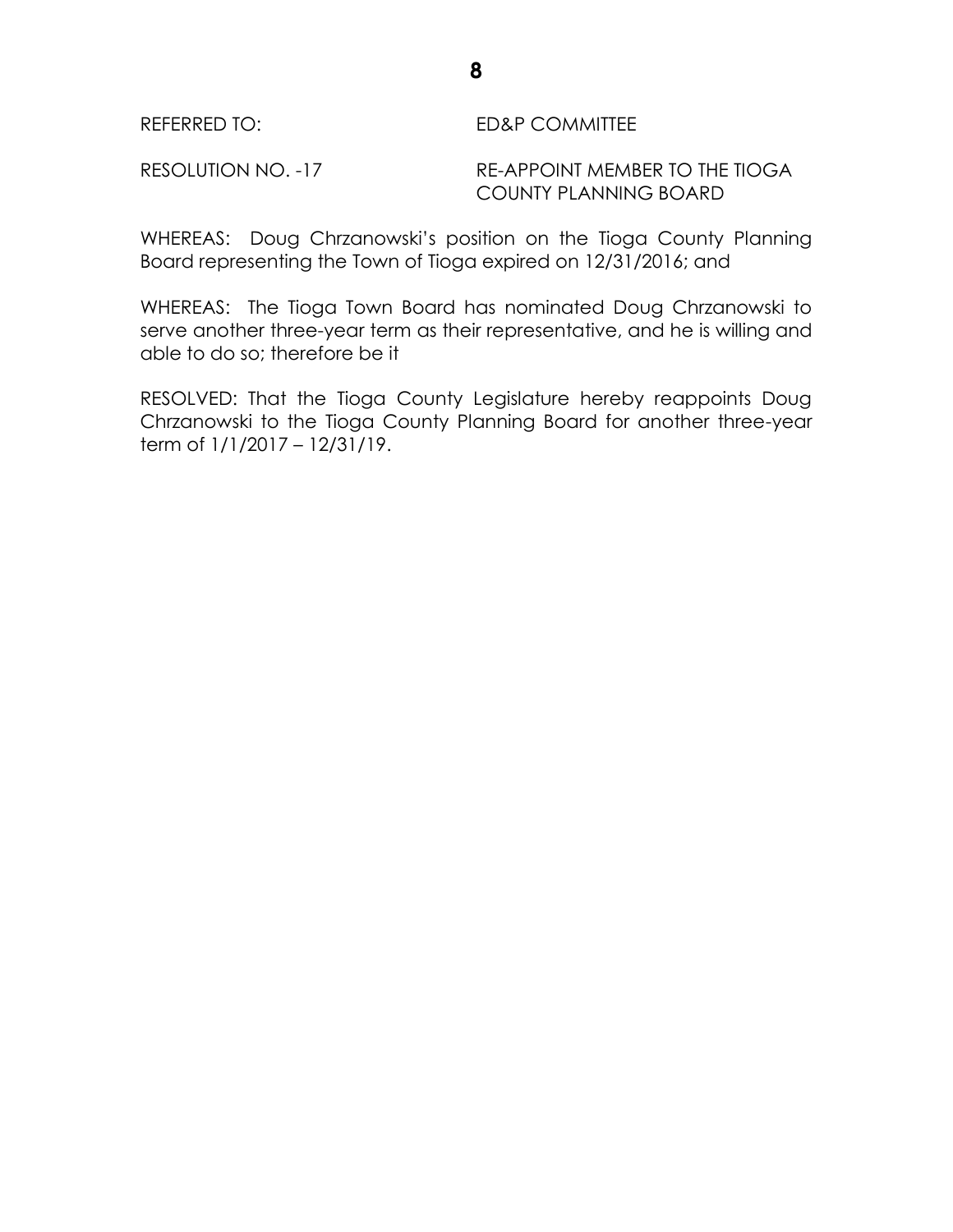#### REFERRED TO: ED&P COMMITTEE

RESOLUTION NO. -17 RE-APPOINT MEMBER TO THE TIOGA COUNTY PLANNING BOARD

WHEREAS: Grady Updyke's position on the Tioga County Planning Board representing the Town of Barton expired on 12/31/2016; and

WHEREAS: The Barton Town Board has nominated Grady Updyke to serve another three-year term as their representative, and he is willing and able to do so; therefore be it

RESOLVED: That the Tioga County Legislature hereby reappoint Grady Updyke to the Tioga County Planning Board for another three-year term of 1/1/2017 – 12/31/19.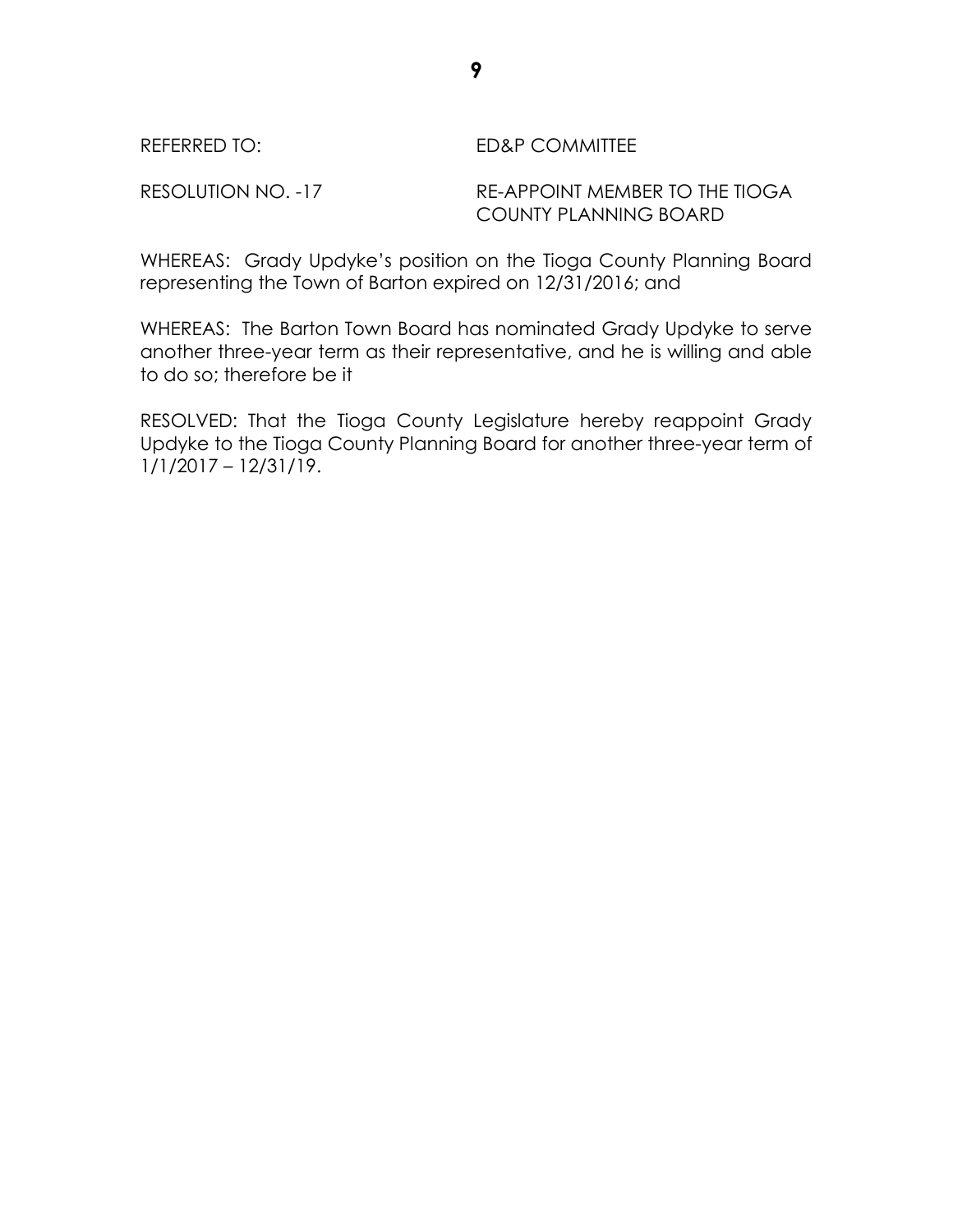REFERRED TO: ED&P COMMITTEE

#### RESOLUTION NO. –17 APPOINT MEMBER TO THE TIOGA COUNTY INDUSTRIAL DEVELOPMENT AGENCY (TCIDA)

WHEREAS: Pursuant to §856(2) of the General Municipal Law the members of the Tioga County Industrial Development Agency (TCIDA) serve at the pleasure of the Legislature without a term until they either resign or are replaced by the Legislature; and

WHEREAS: Jan Nolis has resigned from the Tioga County Industrial Development Agency Board of Directors effective December 7, 2016; and

WHEREAS: The Tioga County Industrial Development Agency (TCIDA) Board of Directors desires to fill this vacant position; and

WHEREAS: Jenny Ceccherelli has expressed a desire to serve on the Tioga County Industrial Development Agency (TCIDA); therefore be it

RESOLVED: That the Tioga County Legislature, on its own behalf, as well as on behalf of the citizens of Tioga County, express sincere gratitude to Jan Nolis for her loyal service to the residents of Tioga County; and be it further

RESOLVED: That the Tioga County Legislature hereby appoints Jenny Ceccherelli to replace Jan Nolis's position on the Tioga County Industrial Development Agency Board of Directors effective January 10, 2017.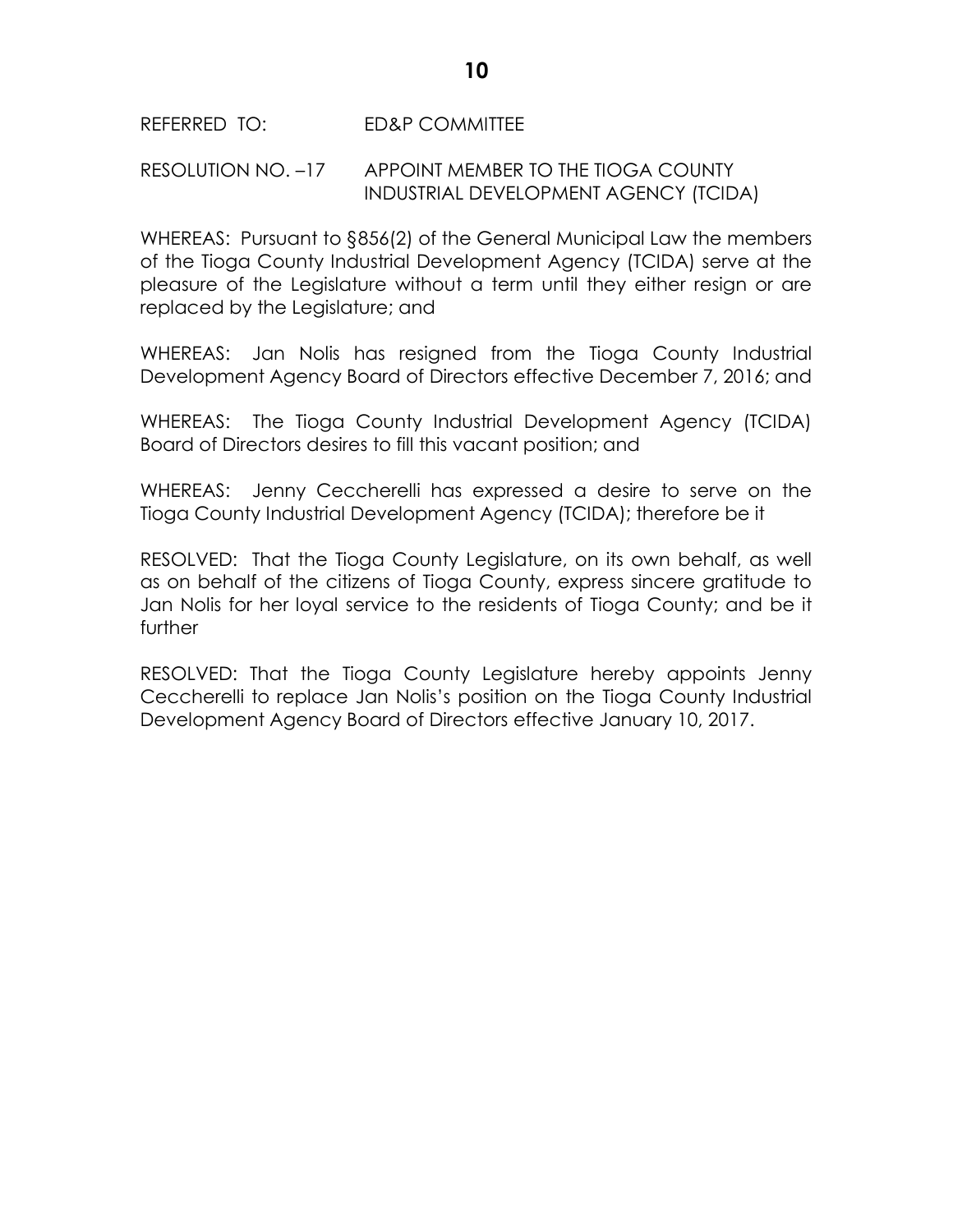### REFERRED TO: PUBLIC SAFETY COMMITTEE FINANCE/LEGAL COMMITTEE

RESOLUTION NO. -17 AWARD BID FOR EMERGENCY GASEOUS POWER GENERATOR

WHEREAS: Tioga County has been awarded a Statewide Interoperable Communications Grant by the State of New York for the improvement of radio communications facilities in Tioga County; and

WHEREAS: The Tioga County Bureau of Fire sought bids for emergency gaseous power generator; and

WHEREAS: The Tioga County Bureau of Fire received a sealed bid on December 21, 2016 and the only bid came in as follows:

Cummins Northeast LLC \$52,500.00

And

WHEREAS: Blue Wing Services Inc. has determined that Cummins Northeast, LLC is the lowest responsible bidder in substantial and material compliance with the bid specifications; therefore be it

RESOLVED: That the Tioga County Legislature does hereby award the bid to Cummins Northeast, LLC the lowest responsible bidder in material and substantial compliance with the bid specifications for \$52,500.00.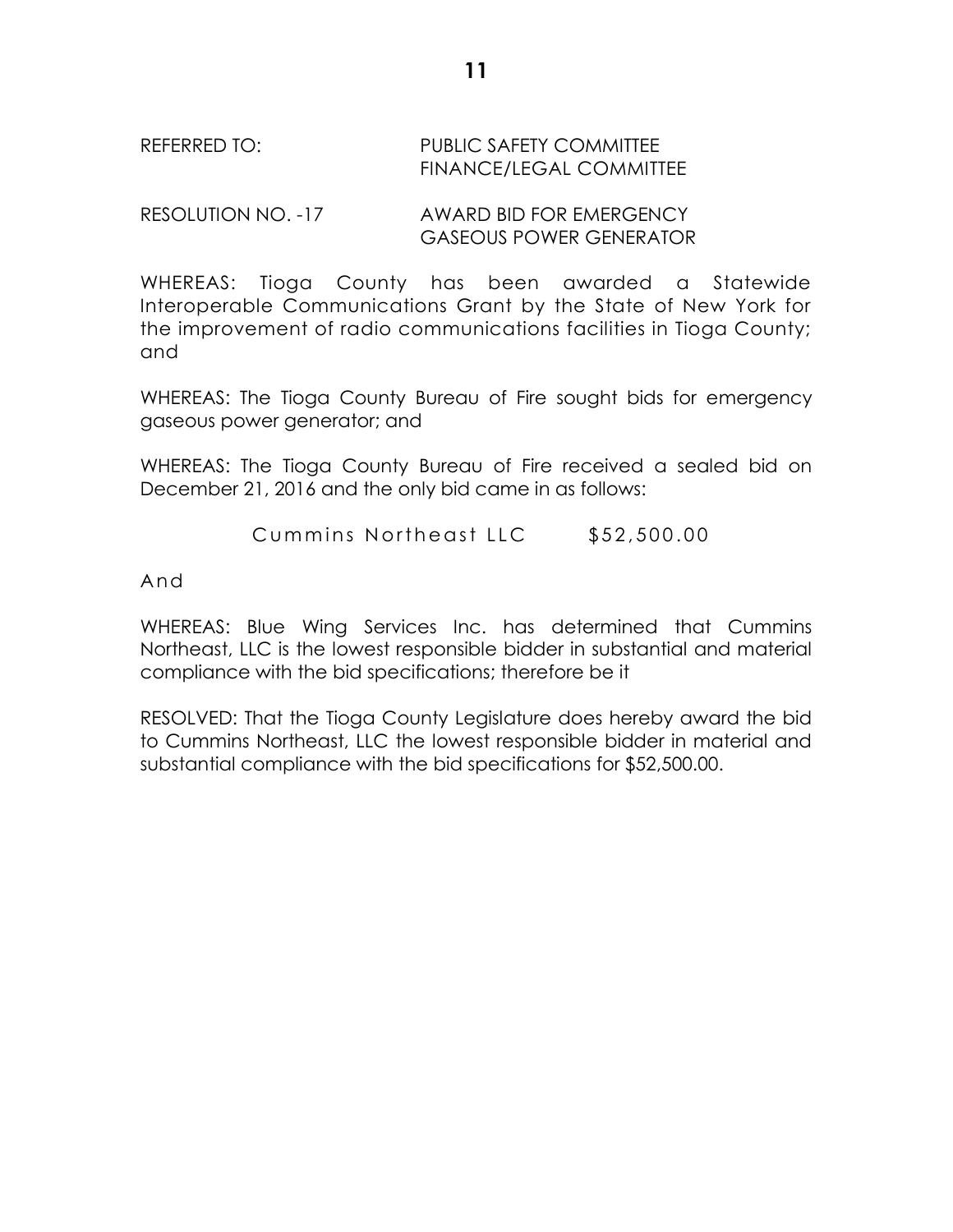## REFERRED TO: PUBLIC SAFETY COMMITTEE FINANCE/LEGAL COMMITTEE

RESOLUTION NO. -17 AWARD BID FOR RADIO COMMUNICATION TOWER (CANDOR TOWER)

WHEREAS: Tioga County has been awarded a Statewide Interoperable Communications Grant by the State of New York for the improvement of radio communications facilities in Tioga County; and

WHEREAS: The Tioga County Bureau of Fire sought bids for Radio Communication Tower; and

WHEREAS: The Tioga County Bureau of Fire received a sealed bid on December 21, 2016 and the only, timely, bid came in as follows:

Sabre Communications Corporation \$88,334.00

And

WHEREAS: Two additional bids were received several hours after the tim e of bid opening; and

WHEREAS: Blue Wing Services Inc. has determined that Sabre Communications Corporation is the lowest responsible bidder in substantial and material compliance with the bid specifications; therefore be it

RESOLVED: That the Tioga County Legislature does hereby award the bid to Sabre Communications Corporation, the lowest responsible bidder in material and substantial compliance with the bid specifications, for \$88,334.00.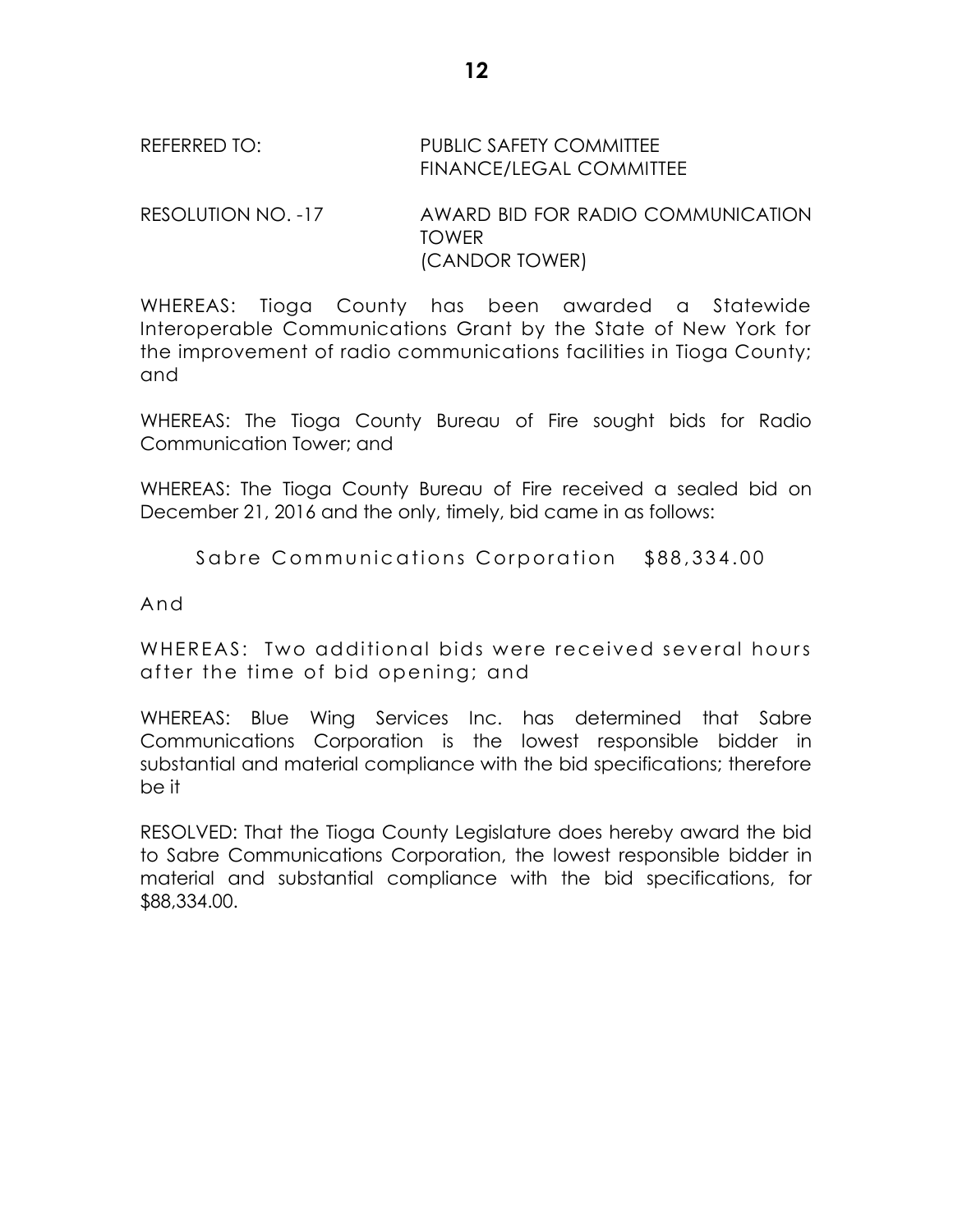RESOLUTION NO. -17 AWARD DESIGN SERVICES TO DELTA ENGINEERS FOR DIAMOND VALLEY ROAD BIN 2219010

WHEREAS: Tioga County bonded for a program for rehabilitation of various bridges; and

WHEREAS: The Diamond Valley Road Bridge BIN 2219010 is a bridge that needs repair due to a NYSDOT Bridge inspection; and

WHEREAS: The Commissioner of Public Works received a proposal for design services for this project from Delta Engineers, Endwell, NY; and

WHEREAS: The proposal for this bridge came in at \$16,660; therefore be it

RESOLVED: That the Tioga County Legislature approve the proposal for the Diamond Valley Rd. Bridge BIN 2219010 for Delta Engineers not to exceed \$16,660 to be paid out of the Diamond Valley Road (BIN 2219010) account H5110 540002 H1707.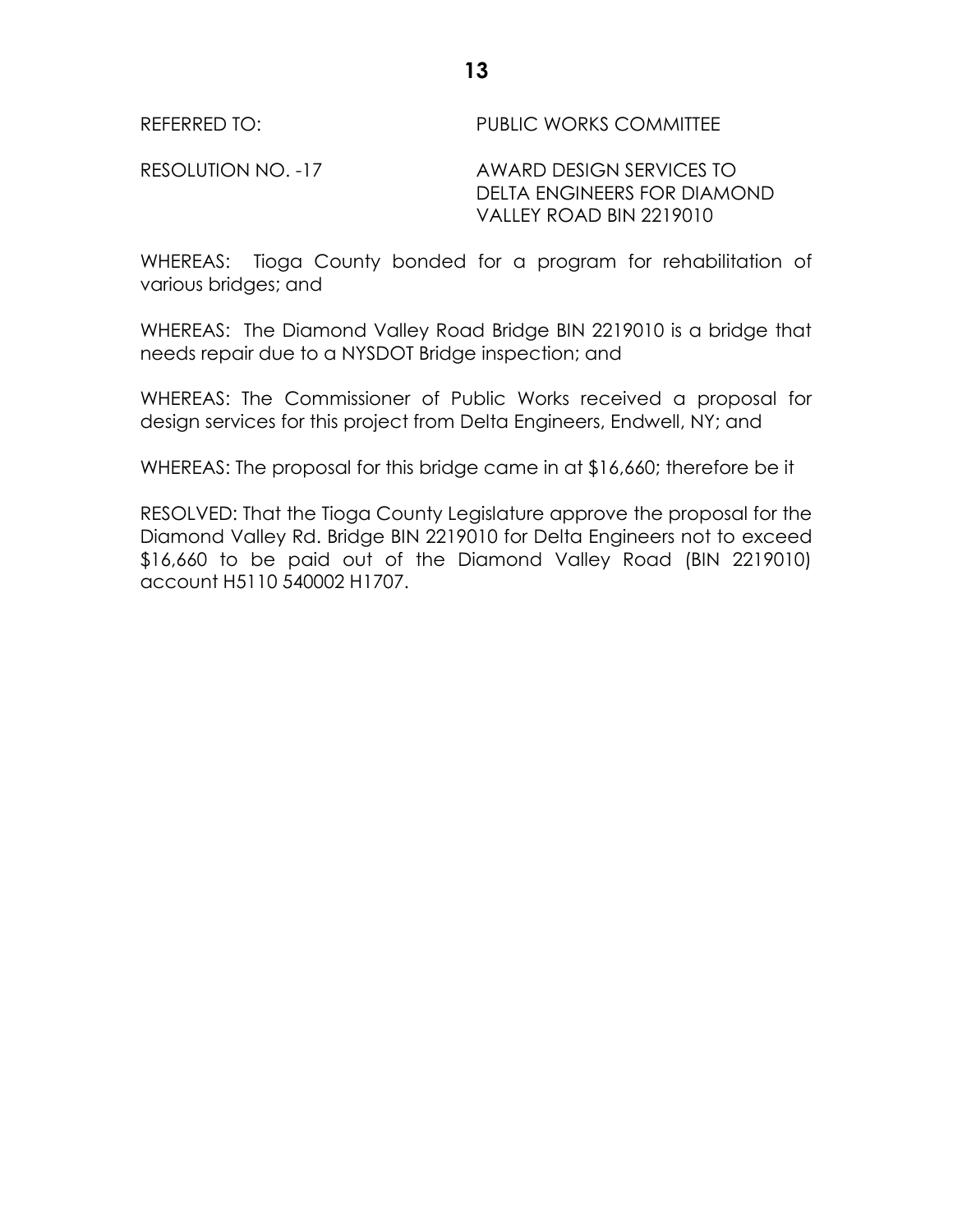RESOLUTION NO. -17 AWARD DESIGN SERVICES TO DELTA ENGINEERS FOR DIAMOND VALLEY ROAD BIN 3335540

WHEREAS: Tioga County bonded for a program for rehabilitation of various bridges; and

WHEREAS: The Diamond Valley Road Bridge BIN 3335540 is a bridge in the bond program; and

WHEREAS: The Commissioner of Public Works received a proposal for design services for this project from Delta Engineers, Endwell, NY; and

WHEREAS: The proposal for this bridge came in at \$57,724; therefore be it

RESOLVED: That the Tioga County Legislature approve the proposal for the Diamond Valley Rd. Bridge BIN 3335540 for Delta Engineers not to exceed \$57,724 to be paid out of the Diamond Valley Road (BIN 3335540) account H5110 540002 H1704.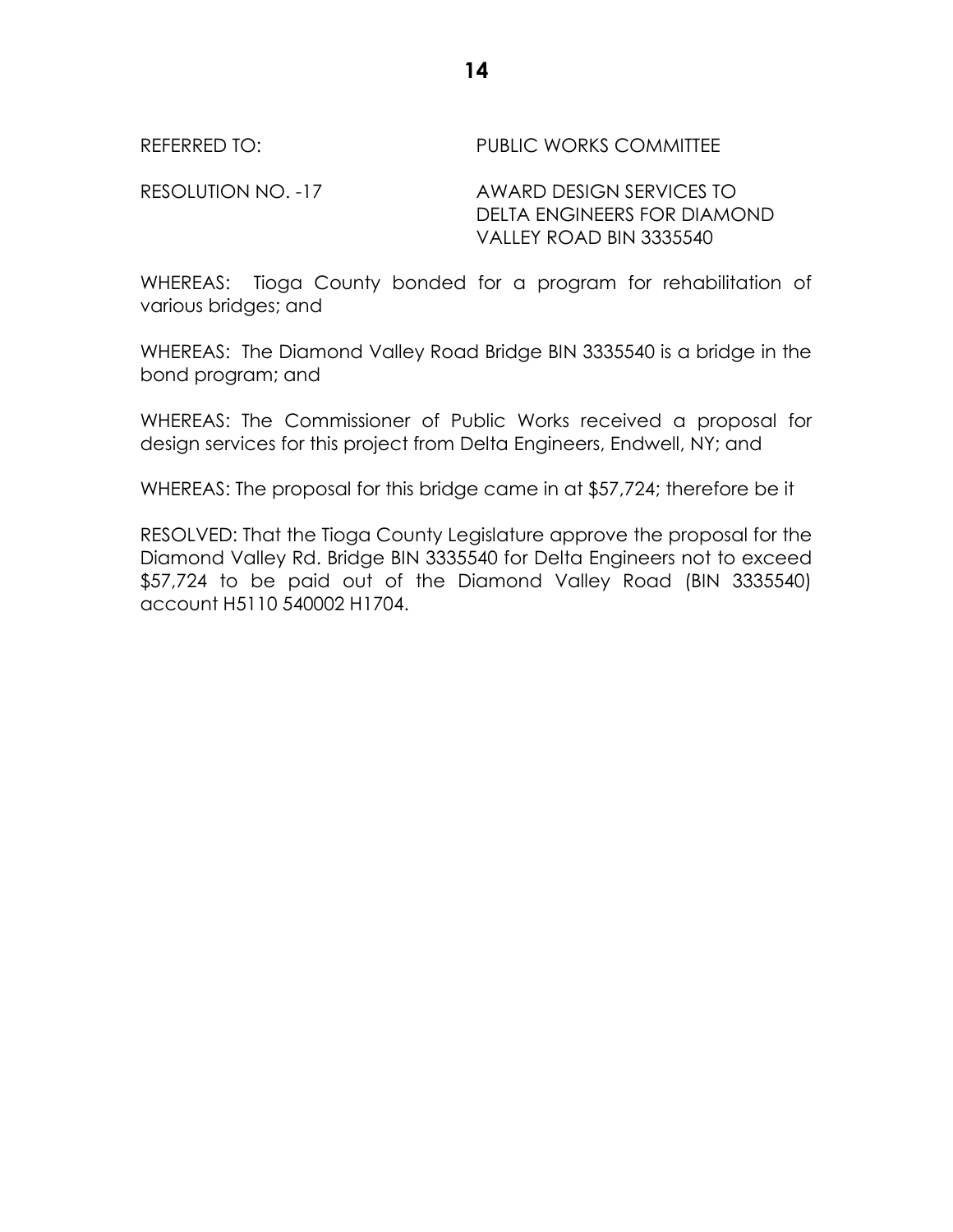RESOLUTION NO. -17 AMEND BUDGET AND TRANSFER FUNDS PUBLIC WORKS

WHEREAS: The Commissioner of Public Works has deemed that Bridge Projects funded through the Bond Act for 2017 need to be revised from originally submitted 2017 Budget; and

WHEREAS: Oak Hill Road Bridge (BIN 3334940) and Owl Creek Road Bridge (BIN 2218900) will have work done to them through the Bridge Preventive Maintenance Program and those funds are needed for Diamond Valley Road Bridge (BIN 2219010); and

WHEREAS: Public Works Committee has decided not to rehabilitate West Creek Road Bridge (BIN 3335200) and those funds are needed for Diamond Valley Road Bridge (BIN 3335540); and

WHEREAS: Budget Amendments require Legislative approval; therefore be it

RESOLVED: That funding be transferred as follows:

| From: |                                                     |           |
|-------|-----------------------------------------------------|-----------|
|       | H5110 540002 H1503 Oak Hill Rd Bridge 3334940       | \$94,000  |
|       | H5110 540002 H1705 West Creek Rd Bridge 3335200     | \$500,000 |
|       | H5110 540002 H1706 Owl Creek Rd Bridge 2218900      | \$100,000 |
|       |                                                     |           |
| To:   |                                                     |           |
|       | H5110 540002 H1704 Diamond Valley Rd Bridge 3335540 | \$500,000 |

H5110 540002 H1707 Diamond Valley Rd Bridge 2219010 \$194,000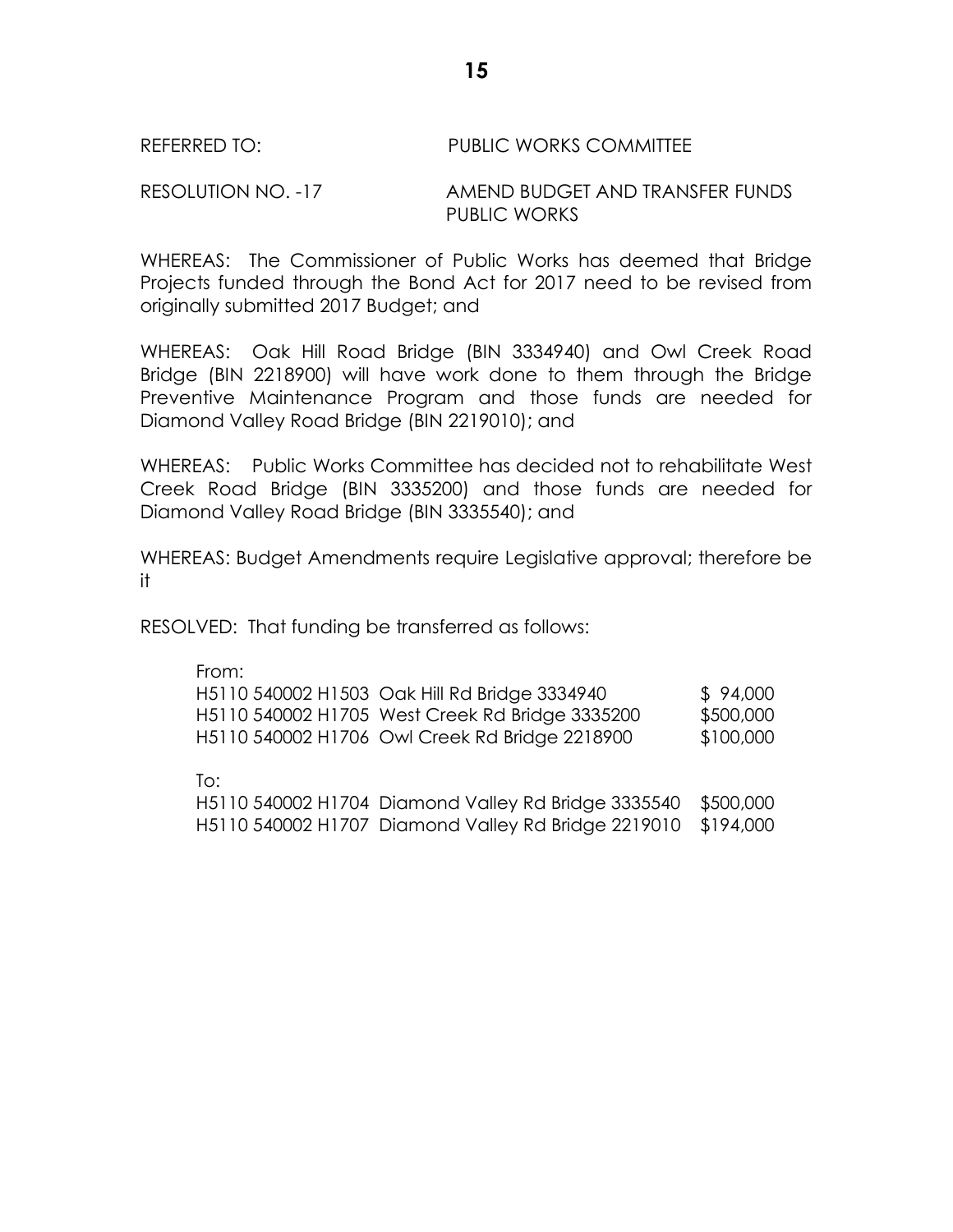REFERRED TO: The Second PUBLIC WORKS COMMITTEE

RESOLUTION NO. -17 AUTHORIZATION TO RENEW CONTRACT WITH TRANE TO SERVICE CHILLERS AT PSB AND HHS

WHEREAS: Tioga County uses the services of Trane to maintain and service the chillers at the Public Safety Building and the HHS Building. This agreement includes parts and labor for annual planned maintenance; therefore be it

RESOLVED: That the Chair of the Tioga County Legislature is authorized to execute a three year contract with Trane, upon approval by the County Attorney, renewable every year, with the initial first year cost to be \$13,453, with successive year costs to be adjusted annually based on changes in the cost of service.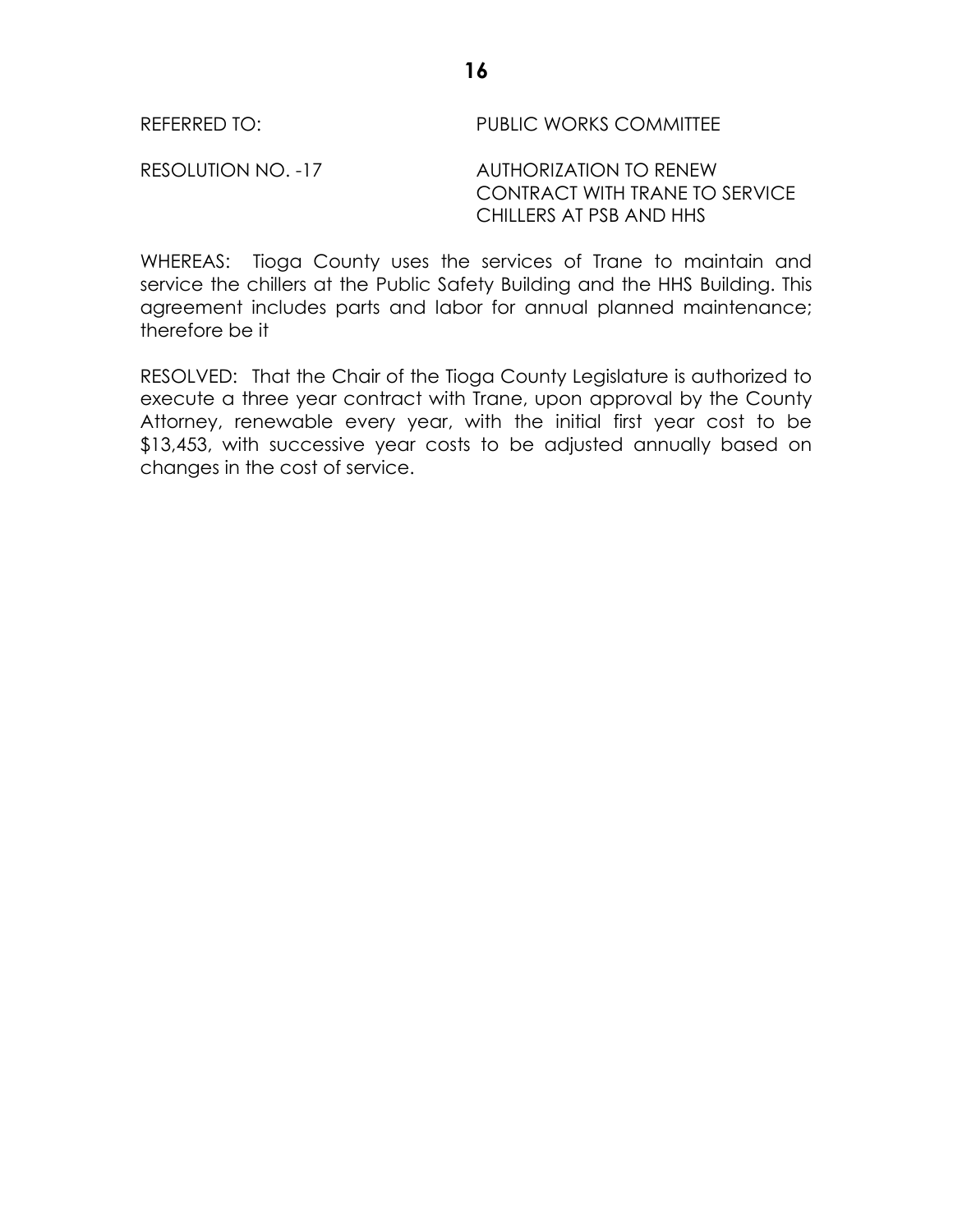RESOLUTION NO. -17 AUTHORIZING THE IMPLEMENTATION AND FUNDING IN THE FIRST INSTANCE 100% OF THE FEDERAL AID AND STATE "MARCHISELLI" PROGRAM-AID ELIGIBLE COSTS OF A TRANSPORTATION FEDERAL-AID PROJECT AND APPROPRIATING **FUNDS** 

WHEREAS: A project for the Day Hollow Road over Foster Creek Bridge Rehabilitation, PIN 9754.14 (the Project) is eligible for funding under Title 23 U.S. Code, as amended that calls for the apportionment of the costs of such program to be borne at the ratio of 80% Federal Funds and 20% non-Federal Funds; and

WHEREAS: The County of Tioga desires to advance the Project by making a commitment of 100% of the Federal and non-Federal share of the costs of the Preliminary Design (Phases 1-4) and Right of Way Incidentals work; now therefore be it

RESOLVED: That the Tioga County Legislature hereby approves the above-subject project; and it is hereby further

RESOLVED: That the Tioga County Legislature hereby authorizes the County of Tioga to pay in the first instance 100% of the Federal and non-Federal share of the cost of the Preliminary Design (Phases 1-4) and Rightof-Way Incidentals work for the Project or portions thereof; and it is further

RESOLVED: That the sum of \$57,000 is hereby appropriated from Day Hollow Bridge account H5110 540004 H1606 and made available to cover the costs of participation in the above phases of the Project; and it is further

RESOLVED: That in the event the full Federal and non-Federal share costs of the project exceeds the amount appropriated above, the Tioga County Legislature shall convene as soon as possible to appropriate said excess amount immediately upon notification by the New York State Department of Transportation thereof, and it is further

RESOLVED: That the Chair of the Tioga County Legislature be and is hereby authorized to execute all necessary Agreements, certifications or reimbursement requests for Federal Aid and/or Marchiselli Aid on behalf of the County of Tioga with the New York State Department of Transportation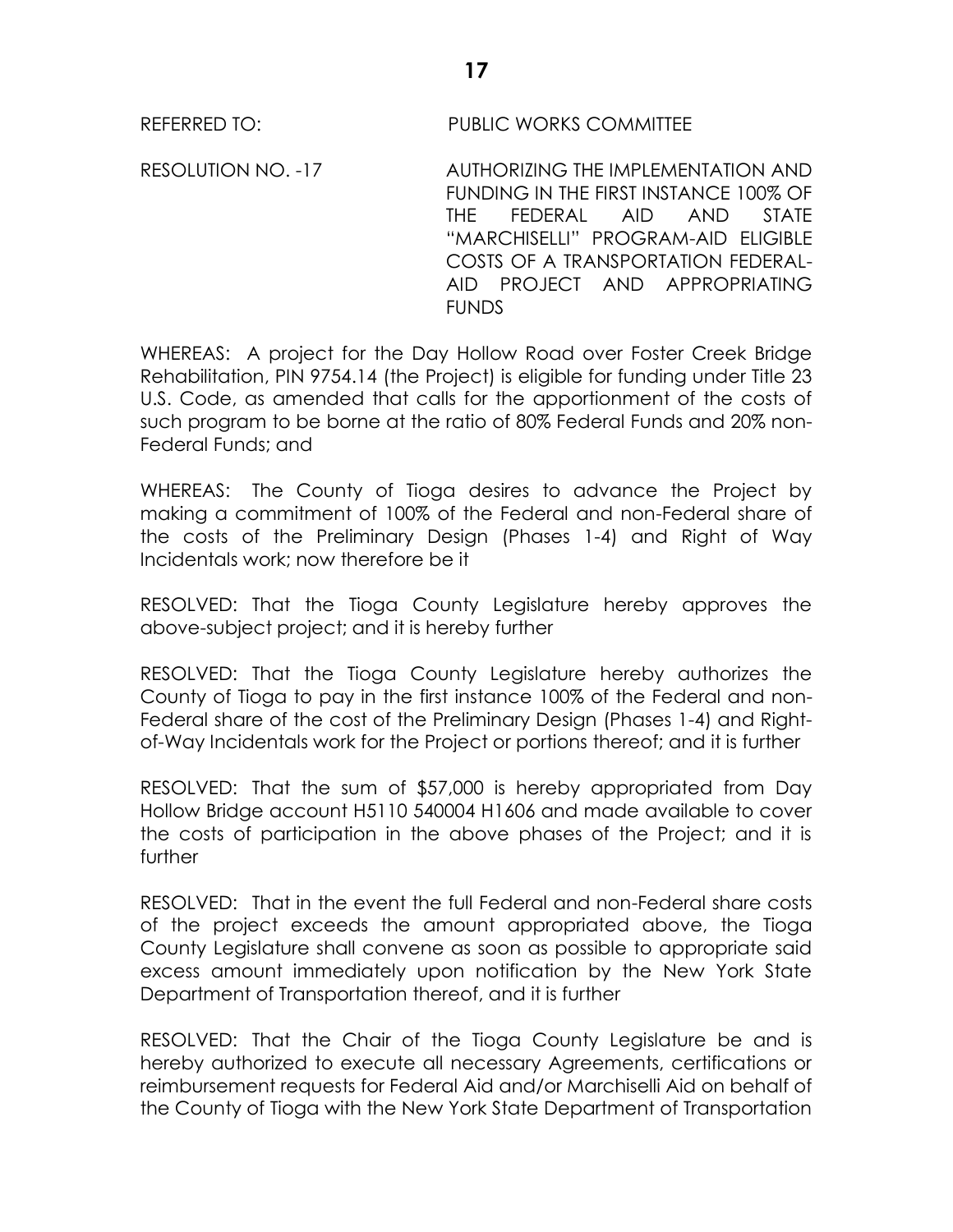in connection with the advancement or approval of the Project and providing for the administration of the Project and the municipality's first instance funding of project costs and permanent funding of the local share of federal-aid and state-aid eligible Project costs and all Project costs within appropriations therefore that are not so eligible, and it is further

RESOLVED: That a certified copy of this resolution be filed with the New York State Commissioner of Transportation by attaching it to any necessary Agreement in connection with the Project, and it is further

RESOLVED: That this resolution shall take effect immediately.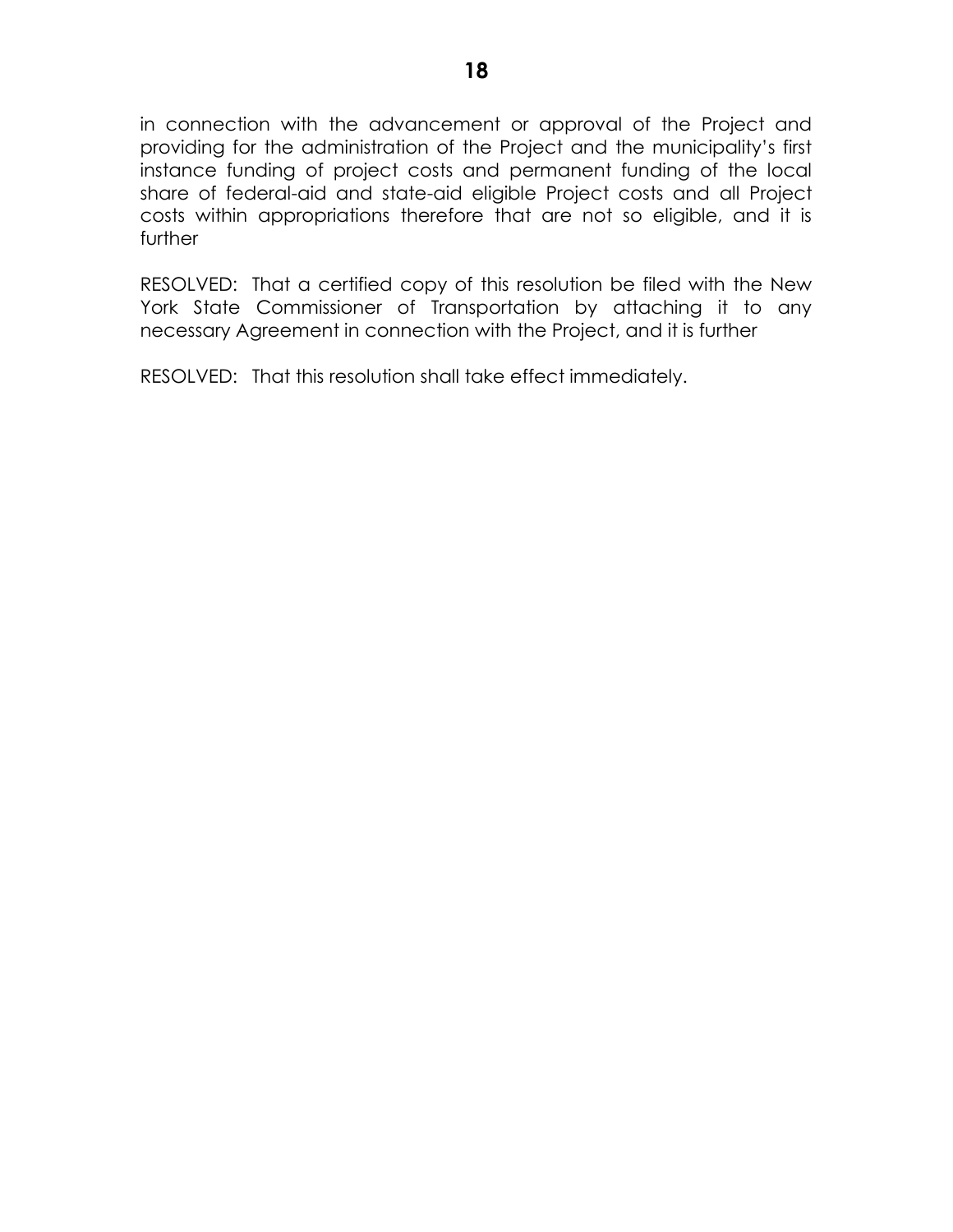#### RESOLUTION NO. -17 AMEND BUDGET PUBLIC WORKS

WHEREAS: Tioga County is the recipient of funding through New York State Department of Transportation consisting of Federal and non-Federal funds for a bridge project, Day Hollow Road over Foster Creek BIN 3335360; and

WHEREAS: Preliminary design and ROW incidentals have been approved by the New York State Department of Transportation for the amount of \$57,000, in which 80% of Federal Funds and 20% State Funds will be reimbursed to Tioga County; and

WHEREAS: Budget Amendments require Legislative approval; therefore be it

RESOLVED: That revenue accounts be established as follows:

| H5110 445020 H1606 | Federal Revenue for BIN 3335360 \$45,600 |          |
|--------------------|------------------------------------------|----------|
| H5110 435020 H1606 | State Revenue for BIN 3335360            | \$11,400 |